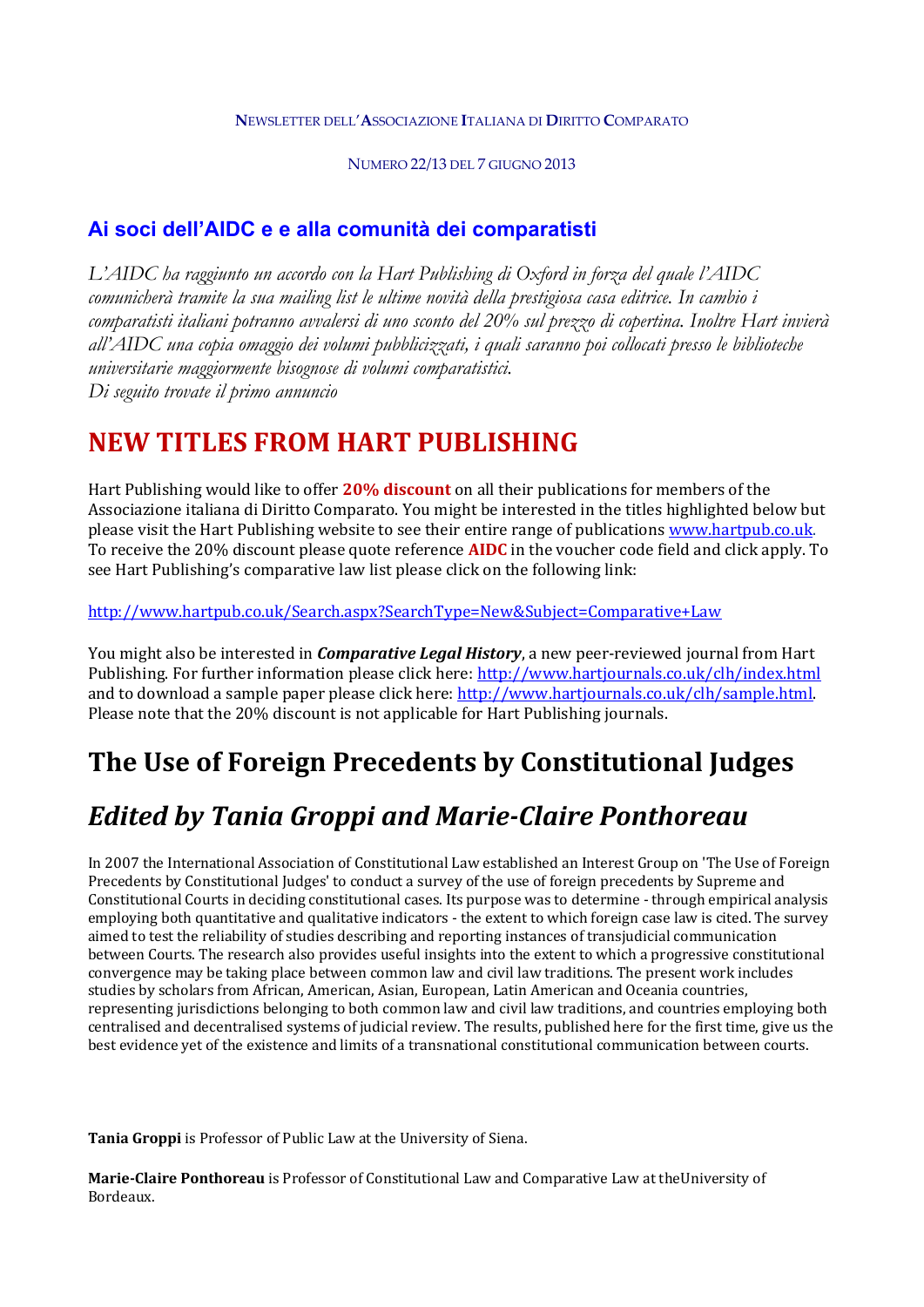Mar 2013 470pp Hbk 9781849462716 £60 / €78

#### **DISCOUNT PRICE: £48 / €62.40**

**Hart Publishing Website: Please quote reference AIDC in the voucher code field and click apply** http://www.hartpub.co.uk/BookDetails.aspx?ISBN=9781849462716

# **The Constitution of Spain**

### A Contextual Analysis

### *Victor Ferreres Comella*

This book provides a critical introduction to the principles and institutions that make up the Spanish Constitution, which was enacted in 1978. It first explains the process of transition from Franco's dictatorship to democracy, in order to understand the historical circumstances under which the Constitution was framed. After offering a theory to justify the authority of the Constitution over ordinary laws, the book proceeds to explain the basic principles of the Spanish political regime, as well as the structure of its complex legal system. Later chapters focus on various institutions, such as the Crown, Parliament and the Government. A specific chapter is devoted to the territorial distribution of power between the State, the regions and local government. The last two chapters deal with the constitutional role of courts, and the protection of fundamental rights. The book includes some reflections on the challenges that lie ahead and the constitutional reforms that may need to be considered in the future.

**Victor Ferreres Comella** is Professor of Constitutional Law at Pompeu Fabra University in Barcelona and a Visiting Professor at the University of Texas at Austin.

May 2013 306pp Pbk 9781849460163 £18.95 / €25

#### **DISCOUNT PRICE: £15.16 / €20**

**Hart Publishing Website: Please quote reference AIDC in the voucher code field and click apply** http://www.hartpub.co.uk/BookDetails.aspx?ISBN=9781849460163

### **The Constitution of Mexico**

## A Contextual Analysis

### *José María Serna de la Garza*

This book provides an overview of Mexico's political evolution since it became independent from Spain in 1821, and its current constitutional arrangements, principles and structures. The aim is to explain this evolution as the result of struggles between the interests and ideologies of different groups within Mexican society, each with a different political vision of how the State should be organised. Chapter 1 reviews Mexico's constitutional trajectory, and explains why democracy, republicanism, federalism, separation of state and church, protection of fundamental rights and the Nation's ownership of mineral resources first became constitutional principles. Chapters 2, 3, 4 and 5 deal respectively with democracy and the electoral system, and the legislative, executive and judicial branches of federal government. Chapter 6 introduces the institutional structure of Mexico's federal system, while Chapter 7 discusses the rules, principles and institutions for the protection of human rights. Chapter 8 examines the constitutional regime of Mexico's economy. The conclusion explains how a series of factors has combined to produce a gap between the formal Constitution and what can be seen as the living Constitution; bridging that gap presents Mexican politics and society with one of its great contemporary challenges.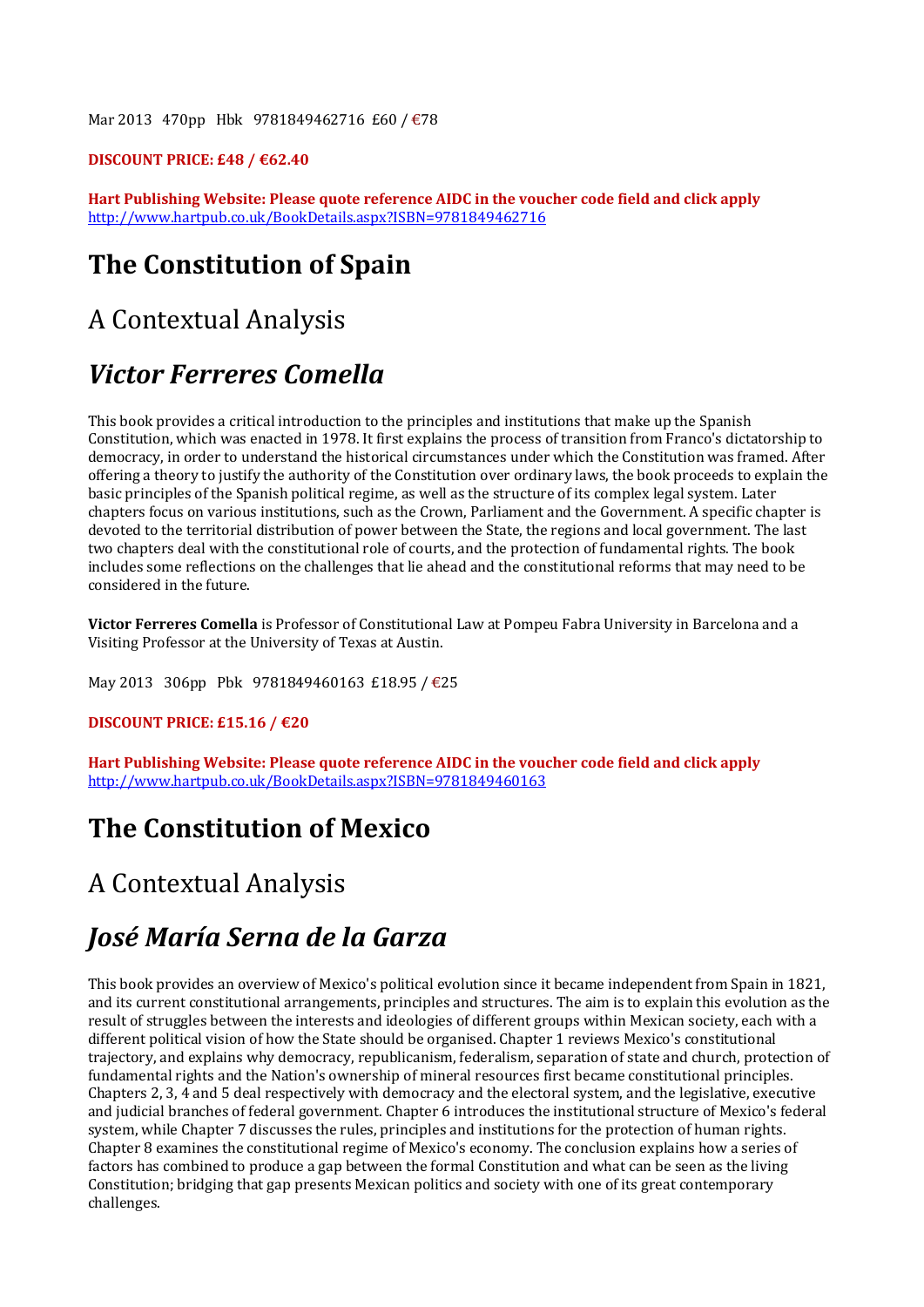**José María Serna de la Garza** is a Researcher at the Institute of Legal Research and Professor at the Law School, both of the National University of Mexico.

Jun 2013 254pp Pbk 9781849462884 £18.95 / €24.75

#### **DISCOUNT PRICE: £15.16 / €19.80**

**Hart Publishing Website: Please quote reference AIDC in the voucher code field and click apply** http://www.hartpub.co.uk/BookDetails.aspx?ISBN=9781849462884

## **The Constitution of France**

### A Contextual Analysis

### *Sophie Boyron*

The centrepiece of this work is the French Constitution of 1958, portrayed by the author as an innovative hybrid construct whose arrival brought the constitutional stability that had eluded France for centuries. But the creation of the 1958 Constitution was not an isolated act; it represents part of an evolutionary process which continues to this day. Even though it is codified, the constitution of the Fifth Republic has evolved so markedly that some commentators have dubbed the present institutional balance the 'Sixth Republic'. It is this dynamic of the constitution which this book seeks to explain. At the same time the book shows how the French constitution has not developed in isolation, but reflects to some extent the global movement of ideas, ideas which sometimes challenge the very foundations of the 1958 Constitution.

**Sophie Boyron** is a senior lecturer in law at the University of Birmingham.

Dec 2012 290pp Pbk 9781841137353 £16.95 / €22

#### **DISCOUNT PRICE: £13.56 / €17.60**

**Hart Publishing Website: Please quote reference AIDC in the voucher code field and click apply** http://www.hartpub.co.uk/BookDetails.aspx?ISBN=9781841137353

### **Transconstitutionalism**

### *Marcelo Neves translated by Kevin Mundy*

Transconstitutionalism is a concept used to describe what happens to constitutional law when it is emancipated from the state, in which can be found the origins of constitutional law. Transconstitutionalism does not exist because a multitude of new constitutions have appeared, but because other legal orders are now implicated in resolving basic constitutional problems. A transconstitutional problem entails a constitutional issue whose solution may involve national, international, supranational and transnational courts or arbitral tribunals, as well as native local legal institutions. Transconstitutionalism does not take any single legal order or type of order as a starting-point or ultima ratio. It rejects both nation-statism and internationalism, supranationalism, transnationalism and localism as privileged spaces for solving constitutional problems. The transconstitutional model avoids the dilemma of 'monism versus pluralism'. From the standpoint of transconstitutionalism, a plurality of legal orders entails a complementary and conflicting relationship between identity and alterity: constitutional identity is rearticulated on the basis of alterity. Rather than seeking a 'Herculean Constitution', transconstitutionalism tackles the many-headed Hydra of constitutionalism, always looking for the blind spot in one legal system and reflecting it back against the many others found in the world's legal orders.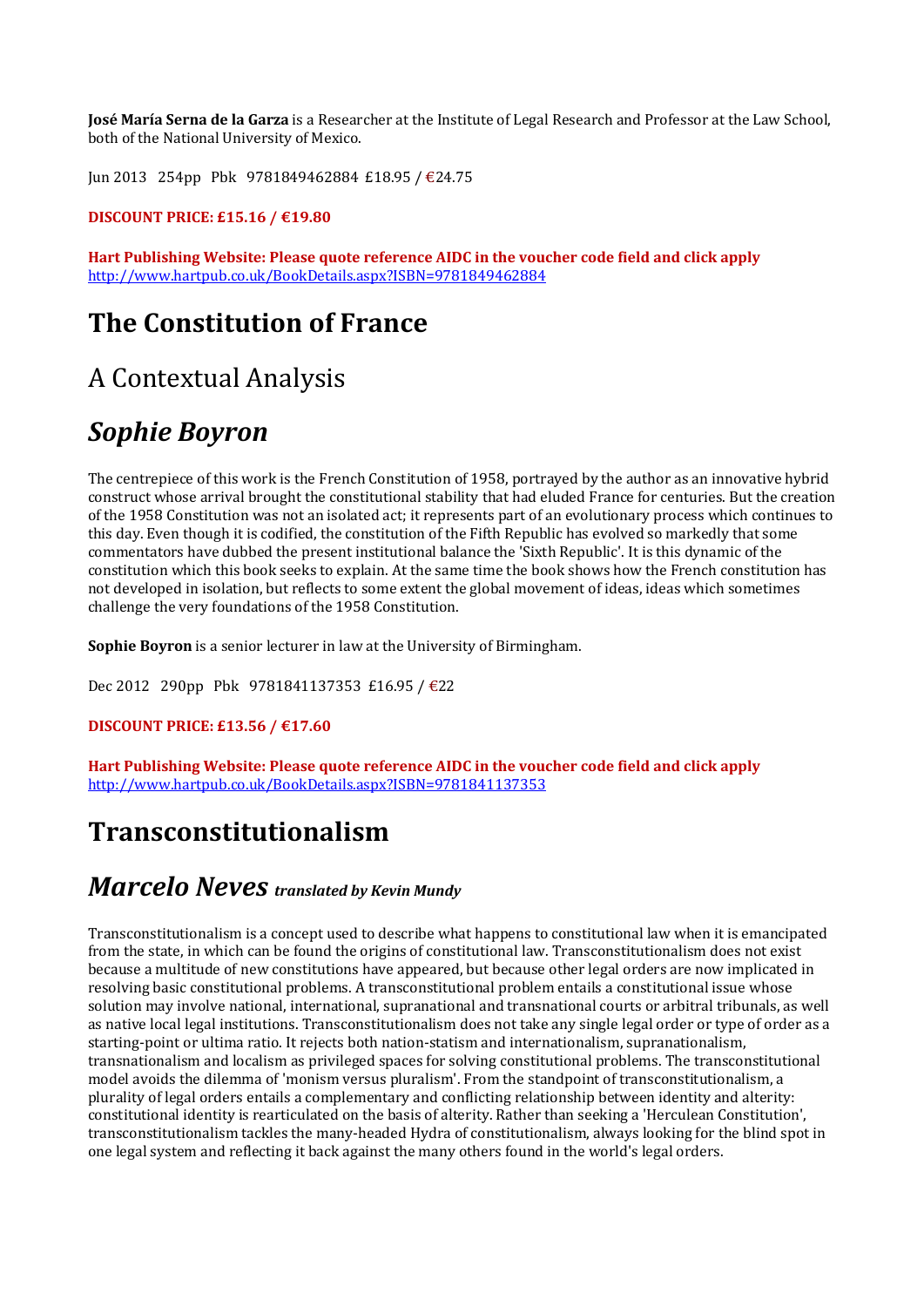**Marcelo Neves** is Professor of Public Law and Legal Theory at the University of Brasilia. He has previously taught and studied at the European University Institute in Florence, the Johann Wolfgang Goethe University in Frankfurt, the London School of Economics, and at the universities of Bremen, Fribourg and Flensburg.

May 2013 246pp Hbk 9781849464185 £50 / €65

#### **DISCOUNT PRICE: £40 / €52**

**Hart Publishing Website: Please quote reference AIDC in the voucher code field and click apply** http://www.hartpub.co.uk/BookDetails.aspx?ISBN=9781849464185

### **Current Problems in the Protection of Human Rights**

### Perspectives from Germany and the UK

## *Edited by Katja S Ziegler and Peter M Huber*

While the legal systems of the United Kingdom and Germany differ in essential respects, the current process of 'constitutionalisation' is well recognised on both sides of the Channel. 'Constitutionalisation' manifests itself in the evolution of a constitution and the influence of existing constitutional principles on the ordinary law. Human rights law provides one of the best examples of this process, and the aim of this book is to provide a comparative UK-German perspective on recent developments. First, it addresses human rights questions which arise in both jurisdictions in a similar way such as the tension between liberty and security, absolute rights such as human dignity and the prohibition of torture, and the question how conflicts between human rights are to be resolved and conceptualised. A second theme considers the impact of human rights on different areas of law, in particular administrative law, criminal law, labour law and private law generally. Finally, a third theme focuses on the intersection of national, supra- and international human rights law, in particular after the entry into force of the EU Charter on Fundamental Rights. The book thus reveals convergent and divergent answers to similar problems, examines differences in the impact of human rights on the legal systems under consideration, and traces parallel and distinct debates over and sensitivities about, human rights as well as sensitivities that arise in multi-layer situations in the UK and Germany.

**Katja S Ziegler** is Sir Robert Jennings Professor of International Law at the University of Leicester.

**Peter M Huber** is Justice of the Federal Constitutional Court of Germany and Professor of Law at Fakultät für Rechtswissenschaft, Ludwig-Maximilians-Universität München.

Mar 2013 276pp Hbk 9781849461245 £50 / €65

#### **DISCOUNT PRICE: £40 / €52**

**Hart Publishing Website: Please quote reference AIDC in the voucher code field and click apply** http://www.hartpub.co.uk/BookDetails.aspx?ISBN=9781849461245

**If you prefer to order by telephone, email or fax please contact Hart Publishing:**

Hart Publishing by telephone, e-mail or fax and quote reference **AIDC** when placing your order.

Hart Publishing Ltd, 16C Worcester Place, Oxford, OX1 2JW, UK Telephone Number: 01865 517530; Fax Number: 01865 510710

Email: jo@hartpub.co.uk; Website: www.hartpub.co.uk

Hart Publishing Ltd. is registered in England No. 3307205